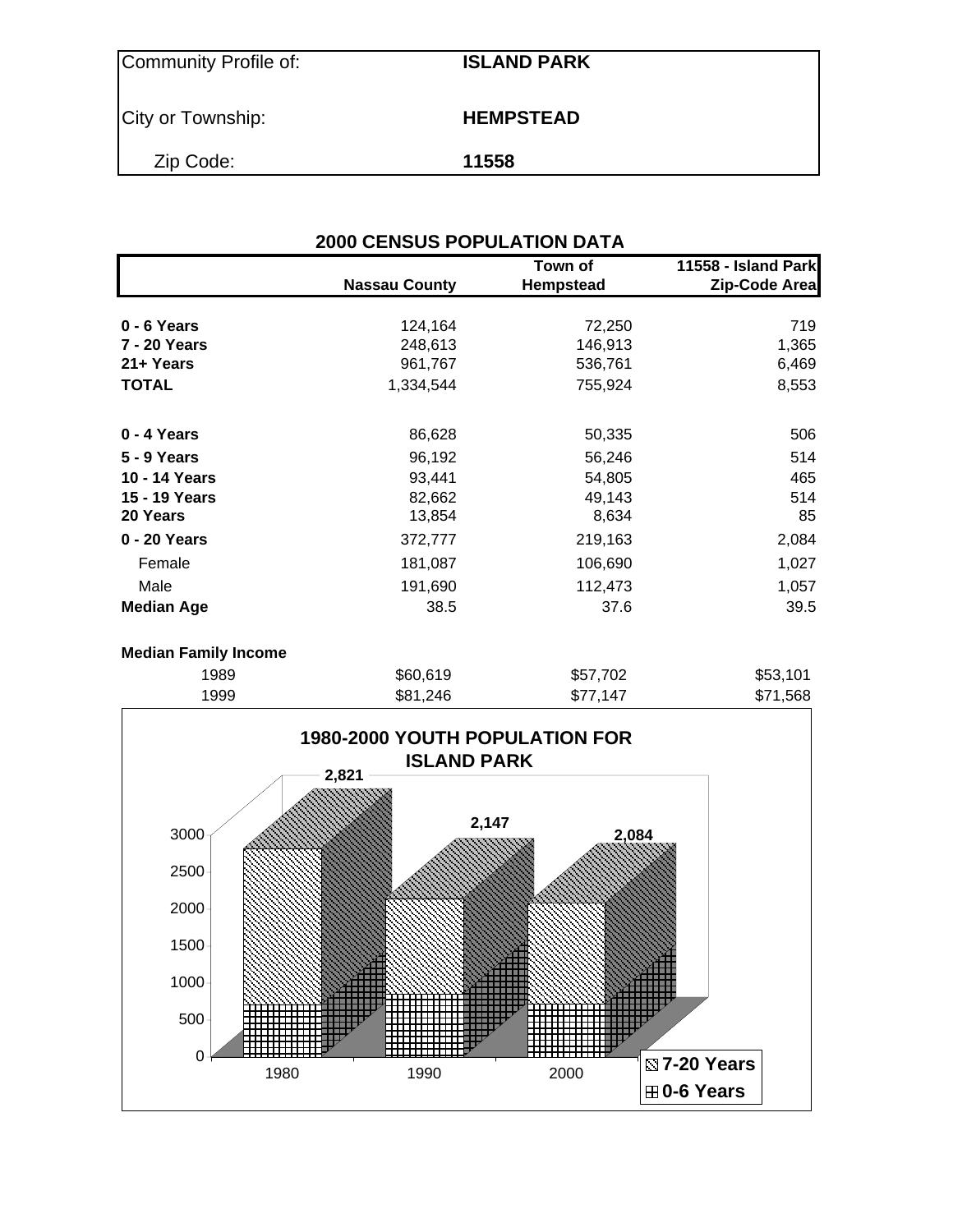420

440

460

# **2000 POPULATION PROJECTION DATA**

|                | <b>Nassau County</b>        | <b>Town of</b><br><b>Hempstead</b>                                         | 11558 - Island Park<br><b>Zip-Code Area</b>         |  |
|----------------|-----------------------------|----------------------------------------------------------------------------|-----------------------------------------------------|--|
|                |                             |                                                                            |                                                     |  |
| $0 - 6$ Years  | 118,978                     | 73,806                                                                     | 661                                                 |  |
| 7 - 20 Years   | 231,792                     | 139,895                                                                    | 1,450                                               |  |
| 21+ Years      | 978,505                     | 557,917                                                                    | 5,866                                               |  |
| <b>TOTAL</b>   | 1,329,275                   | 771,618                                                                    | 7,977                                               |  |
|                |                             |                                                                            |                                                     |  |
| $0 - 4$ Years  | 83,639                      | 52,174                                                                     | 460                                                 |  |
| 5 - 9 Years    | 90,106                      | 55,438                                                                     | 526                                                 |  |
| 10 - 14 Years  | 82,042                      | 49,470                                                                     | 506                                                 |  |
| 15 - 19 Years  | 79,040                      | 47,058                                                                     | 514                                                 |  |
| 20 Years       | 15,943                      | 9,563                                                                      | 105                                                 |  |
|                |                             |                                                                            |                                                     |  |
| $0 - 20$ Years | 350,770                     | 213,701                                                                    | 2,110                                               |  |
| 540            |                             | 1990-2000 ISLAND PARK POPULATION PROJECTIONS<br><b>FOR FOUR AGE GROUPS</b> |                                                     |  |
| 520            | X.<br>×<br>n.               | <b>Room See Assess</b><br>×                                                | $\sum_{i=1}^{n}$<br>$\Box$ 5-9                      |  |
| 500<br>480     | <b>Residential Property</b> | ×                                                                          | ▀▀▀▀▀▀ <sup>▆▀▀</sup> <sup>▌᠐-14</sup><br>$15 - 19$ |  |

2001 2002 2003 2004 2005 2006 2007 2008 2009 2010

Ķ

 $-1-$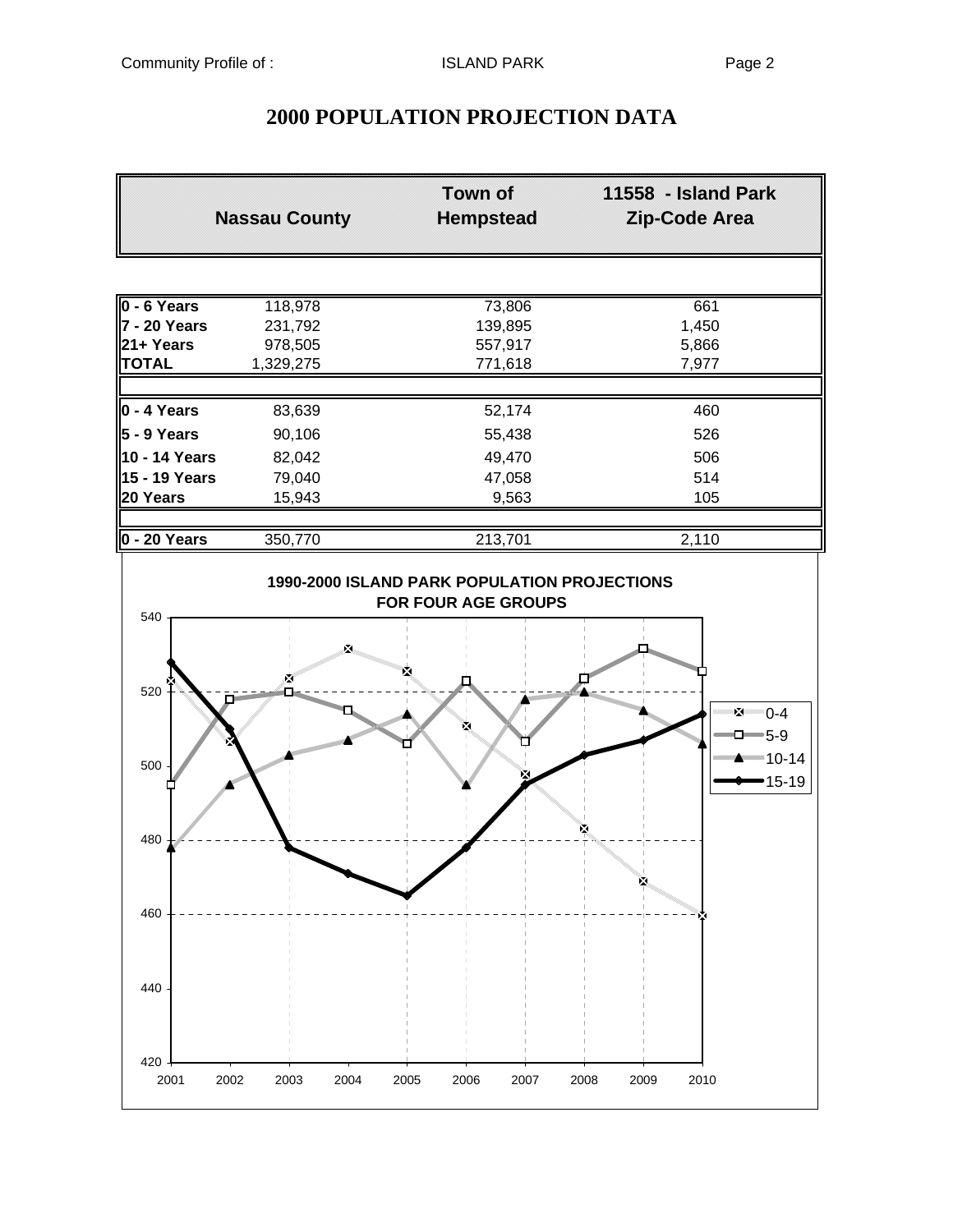|                 |                                                                                                                                                                                                                                        | <b>TEMPORARY ASSISTANCE TO</b><br><b>NEEDY FAMILIES (Formerly AFDC)</b><br>(NUMBER OF INDIVIDUALS)                                                                                                      |                                           |
|-----------------|----------------------------------------------------------------------------------------------------------------------------------------------------------------------------------------------------------------------------------------|---------------------------------------------------------------------------------------------------------------------------------------------------------------------------------------------------------|-------------------------------------------|
|                 |                                                                                                                                                                                                                                        | Town of                                                                                                                                                                                                 | 16-20 y                                   |
| Year            | Nassau County                                                                                                                                                                                                                          | Hempstead                                                                                                                                                                                               | Zip-Code Area                             |
| 1985            | 15,963                                                                                                                                                                                                                                 | 11,783                                                                                                                                                                                                  | 75                                        |
| 1986            | 15,337                                                                                                                                                                                                                                 | 11,390                                                                                                                                                                                                  | 111                                       |
| 1987            | 13,321                                                                                                                                                                                                                                 | 9,981                                                                                                                                                                                                   | 108                                       |
| 1988            | 12,410                                                                                                                                                                                                                                 | 9,168                                                                                                                                                                                                   | 92                                        |
| 1989            | 11,950                                                                                                                                                                                                                                 | 8,943                                                                                                                                                                                                   | 82                                        |
| 1990            | 12,607                                                                                                                                                                                                                                 | 9,404                                                                                                                                                                                                   | 69                                        |
| 1991            | 15,317                                                                                                                                                                                                                                 | 11,504                                                                                                                                                                                                  | 77                                        |
| 1992            | 16,528                                                                                                                                                                                                                                 | 12,410                                                                                                                                                                                                  | 81                                        |
| 1993            | 20,129                                                                                                                                                                                                                                 | 15,031                                                                                                                                                                                                  | 154                                       |
| 1994            | 20,622                                                                                                                                                                                                                                 | 15,217                                                                                                                                                                                                  | 127                                       |
| 1995            | 20,229                                                                                                                                                                                                                                 | 14,981                                                                                                                                                                                                  | 127                                       |
| 1996            | 17,800                                                                                                                                                                                                                                 | 13,309                                                                                                                                                                                                  | 132                                       |
| 1997            | 14,940                                                                                                                                                                                                                                 | 11,219                                                                                                                                                                                                  | 94                                        |
| 1998            | 12,706                                                                                                                                                                                                                                 | 9,651                                                                                                                                                                                                   | 88                                        |
| 1999            | 10,825                                                                                                                                                                                                                                 | 8,265                                                                                                                                                                                                   | 86                                        |
| g<br>Rate Per 1 | 25.00<br>20.00<br>15.00<br>海胆眼<br><b>Contract of the Contract of the Contract of The Contract of The Contract of The Contract of The Contract of T</b><br>10.00<br>5.00<br>0.00<br>1987 1988 1989 1990 1991<br><b>El Nassau County</b> | 1987-1999 ISLAND PARK, NASSAU COUNTY AND TOWN OF<br><b>HEMPSTEAD AFDC RATES PER 1000 RESIDENTS</b><br>Aliimaali<br><b>ING</b><br>أأألن<br>1992<br>1993 1994<br>1995<br>1996<br><b>El Hempstead Town</b> | liki)<br>1997<br>1998<br>1999<br>□16-20 y |
|                 |                                                                                                                                                                                                                                        |                                                                                                                                                                                                         |                                           |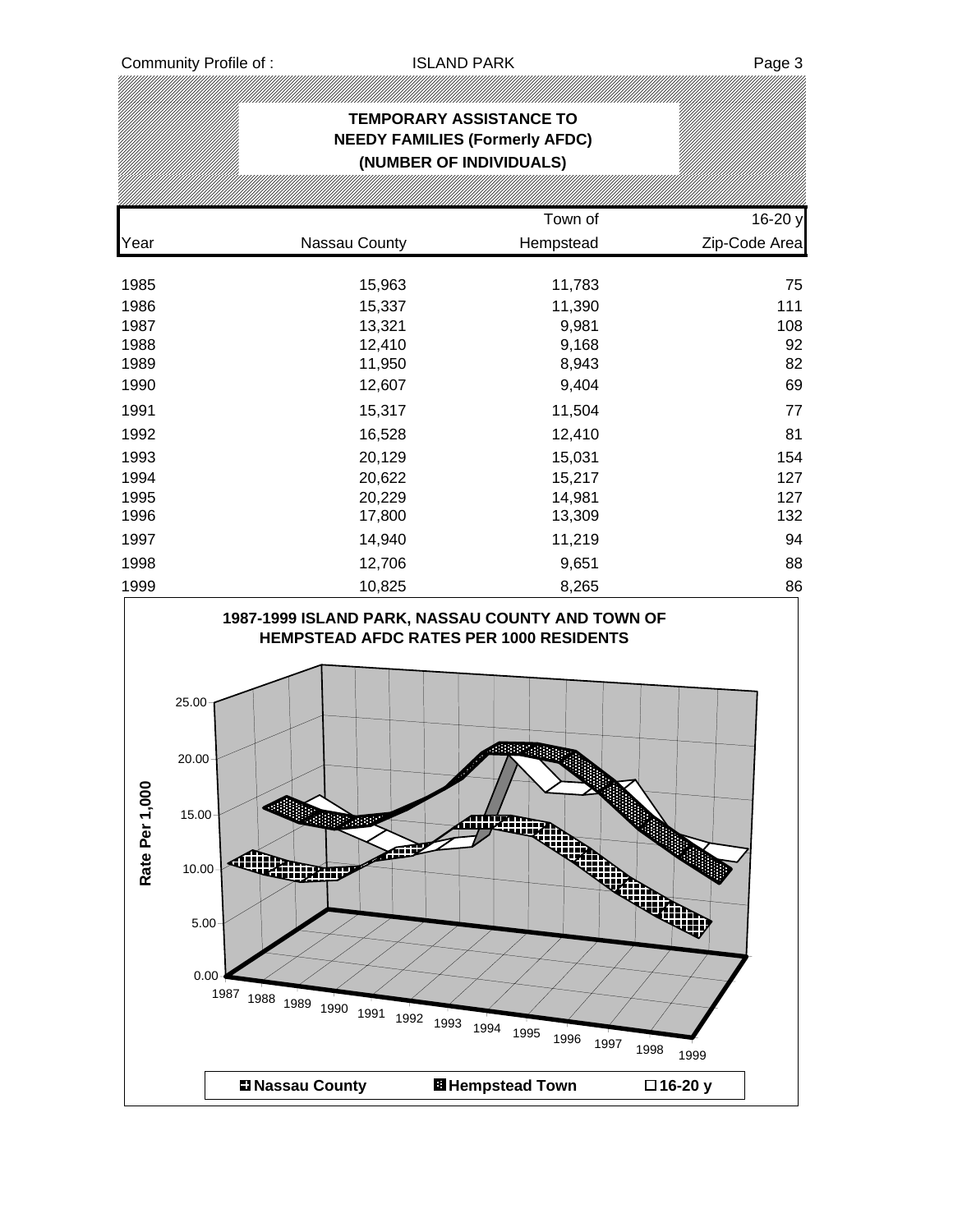#### **11558 ZIP-CODE AREA RESIDENT YOUTH OFFENSES**

|      |                | 7-15 Years Old     |                |                  |
|------|----------------|--------------------|----------------|------------------|
|      |                | <b>Station</b>     | Subjects of    |                  |
| Year | <b>Arrests</b> | <b>Adjustments</b> | Investigation  | <b>Totals</b>    |
| 1990 | 1              | 25                 | $\overline{2}$ | 28               |
| 1991 | 10             | 28                 | 7              | 45               |
| 1992 | 5              | 15                 | $\overline{2}$ | 22               |
| 1993 | 13             | 16                 | 8              | 37               |
| 1994 | $\overline{7}$ | 8                  | 6              | 21               |
| 1995 | 10             | 20                 | 16             | 46               |
| 1996 | 3              | 5                  | 11             | 19               |
| 1997 | 14             | 18                 | 11             | 43               |
|      |                |                    |                |                  |
|      |                | 16-20 Years Old    |                |                  |
|      |                | Subjects of        |                | <b>All Ages</b>  |
| Year | <b>Arrests</b> | Investigation      | <b>Totals</b>  | Total Incidents* |
| 1990 | 21             | 7                  | 28             |                  |
| 1991 | 35             | 23                 | 58             | 56<br>103        |
| 1992 | 38             | 14                 | 52             | 77               |
| 1993 | 30             | 21                 | 51             | 88               |
| 1994 | 27             | 16                 | 43             | 64               |
| 1995 | 32             | 29                 | 61             | 107              |
| 1996 | 17             | 22                 | 39             | 58               |



\* Total incidents include arrests, station adjustments and subjects of investigation for 1988-1995. Subjects were not available prior to 1988. Youth offenses do not include data on convictions following from some of these arrests.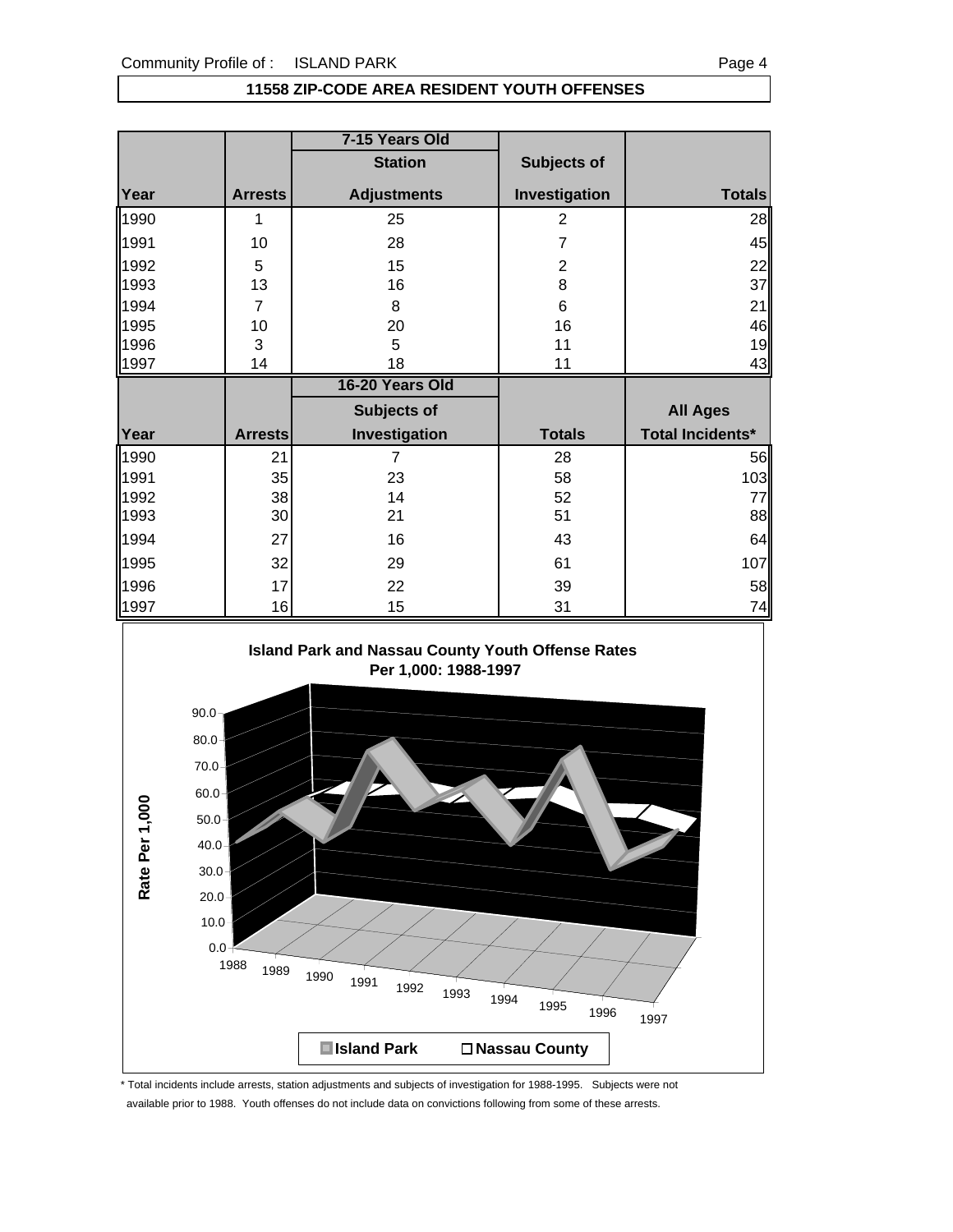Community Profile of : ISLAND PARK Page 5

|                        | <b>COMMUNISHING</b> U.S.                                                           | <b>11558 ZIP-CODE AREA RESIDENT YOUTH OFFENSES</b>                | יויה ו שיהבעו                               |                       |                 |                                           |              | ι αγσυ       |  |  |
|------------------------|------------------------------------------------------------------------------------|-------------------------------------------------------------------|---------------------------------------------|-----------------------|-----------------|-------------------------------------------|--------------|--------------|--|--|
|                        | Youth Offense Rate Per 1000 Resident Youth<br>For Combined Offense Types and Total |                                                                   |                                             |                       |                 |                                           |              |              |  |  |
|                        | Drug &                                                                             | Violent &                                                         |                                             |                       |                 | <b>Criminal</b>                           |              |              |  |  |
| Year                   |                                                                                    | Alcohol Threatening                                               | <b>Property</b>                             | <b>Status</b>         | <b>Theft</b>    | <b>Nonconf</b>                            | <b>Other</b> | <b>Total</b> |  |  |
| 1990                   | 4.6                                                                                | 11.6                                                              | 13.2                                        | 4.6                   | 7.0             | 0.8                                       | 0.8          | 43.3         |  |  |
| 1991                   | 6.9                                                                                | 16.8                                                              | 10.7                                        | 3.8                   | 24.5            | 5.4                                       | 6.1          | 78.9         |  |  |
| 1992                   | 3.8                                                                                | 9.1                                                               | 18.2                                        | 3.0                   | 17.4            | 3.0                                       | 3.8          | 58.4         |  |  |
| 1993                   | 6.1                                                                                | 17.6                                                              | 15.3                                        | 8.4                   | 4.6             | 3.1                                       | 11.5         | 67.4         |  |  |
| 1994                   | 0.8                                                                                | 9.2                                                               | 11.5                                        | 3.1                   | 10.7            | 3.8                                       | 8.4          | 49.0         |  |  |
| 1995                   | 3.8                                                                                | 25.8                                                              | 13.6                                        | 4.5                   | 23.5            | 1.5                                       | 8.3          | 81.1         |  |  |
| 1996                   | 3.8                                                                                | 10.6                                                              | 5.3                                         | 6.0                   | 7.5             | 0.0                                       | 10.6         | 43.8         |  |  |
| 1997                   | 2.2                                                                                | 13.1                                                              | 6.5                                         | 6.5                   | 12.3            | 6.5                                       | 6.5          | 53.7         |  |  |
|                        |                                                                                    |                                                                   |                                             | <b>Youth Offenses</b> |                 |                                           |              |              |  |  |
|                        |                                                                                    |                                                                   | <b>For Combined Offense Types and Total</b> |                       |                 |                                           |              |              |  |  |
|                        | Drug &                                                                             | Violent &                                                         |                                             |                       |                 | <b>Criminal</b>                           |              |              |  |  |
| Year                   |                                                                                    | Alcohol Threatening                                               | <b>Property</b>                             | <b>Status</b>         | <b>Theft</b>    | <b>Nonconf</b>                            | <b>Other</b> | <b>Total</b> |  |  |
| 1990                   | 6                                                                                  | 15                                                                | 17                                          | 6                     | 9               | 1                                         |              | 56           |  |  |
| 1991                   | 9                                                                                  | 22                                                                | 14                                          | 5                     | 32              | 7                                         | 8            | 103          |  |  |
| 1992                   | 5                                                                                  | 12                                                                | 24                                          | 4                     | 23              | 4                                         | 5            | 77           |  |  |
| 1993                   | 8                                                                                  | 23                                                                | 20                                          | 11                    | $6\phantom{1}6$ | 4                                         | 15           | 88           |  |  |
| 1994                   | 1                                                                                  | 12                                                                | 15                                          | 4                     | 14              | 5                                         | 11           | 64           |  |  |
| 1995                   | 5                                                                                  | 34                                                                | 18                                          | 6                     | 31              | $\overline{2}$                            | 11           | 107          |  |  |
| 1996                   | 5                                                                                  | 14                                                                | $\overline{7}$                              | 8                     | 10              | 0                                         | 14           | 58           |  |  |
| 1997                   | 3                                                                                  | 18                                                                | 9                                           | 9                     | 17              | 9                                         | 9            | 74           |  |  |
|                        |                                                                                    |                                                                   |                                             |                       |                 |                                           |              |              |  |  |
| 30.0                   |                                                                                    | 1990-1997 Violent & Threatening, and Drug & Alcohol Youth Offense | Rates in Island Park and Nassau County      |                       |                 |                                           |              |              |  |  |
| 25.0                   |                                                                                    |                                                                   |                                             |                       |                 |                                           |              |              |  |  |
| 20.0                   |                                                                                    |                                                                   |                                             |                       |                 |                                           |              |              |  |  |
| Rate Per 1,000<br>15.0 |                                                                                    |                                                                   |                                             |                       |                 |                                           |              |              |  |  |
|                        |                                                                                    |                                                                   |                                             |                       |                 |                                           |              |              |  |  |
| 10.0                   |                                                                                    |                                                                   |                                             |                       |                 |                                           |              |              |  |  |
|                        | 5.0                                                                                |                                                                   |                                             |                       |                 |                                           |              |              |  |  |
|                        |                                                                                    |                                                                   |                                             |                       |                 |                                           |              |              |  |  |
|                        | 0.0                                                                                |                                                                   |                                             |                       |                 |                                           |              |              |  |  |
|                        | 1990                                                                               | 1992<br>1991<br>-Massau County Alc/Drug /k                        | 1993                                        |                       | 1994            | 1995<br>-D-Nassau County Violent/Threat/k | 1996         | 1997         |  |  |
|                        |                                                                                    | -X-Island Pk Alc/Drug/k                                           |                                             |                       |                 | -0-Island Pk Violent/Threat/k             |              |              |  |  |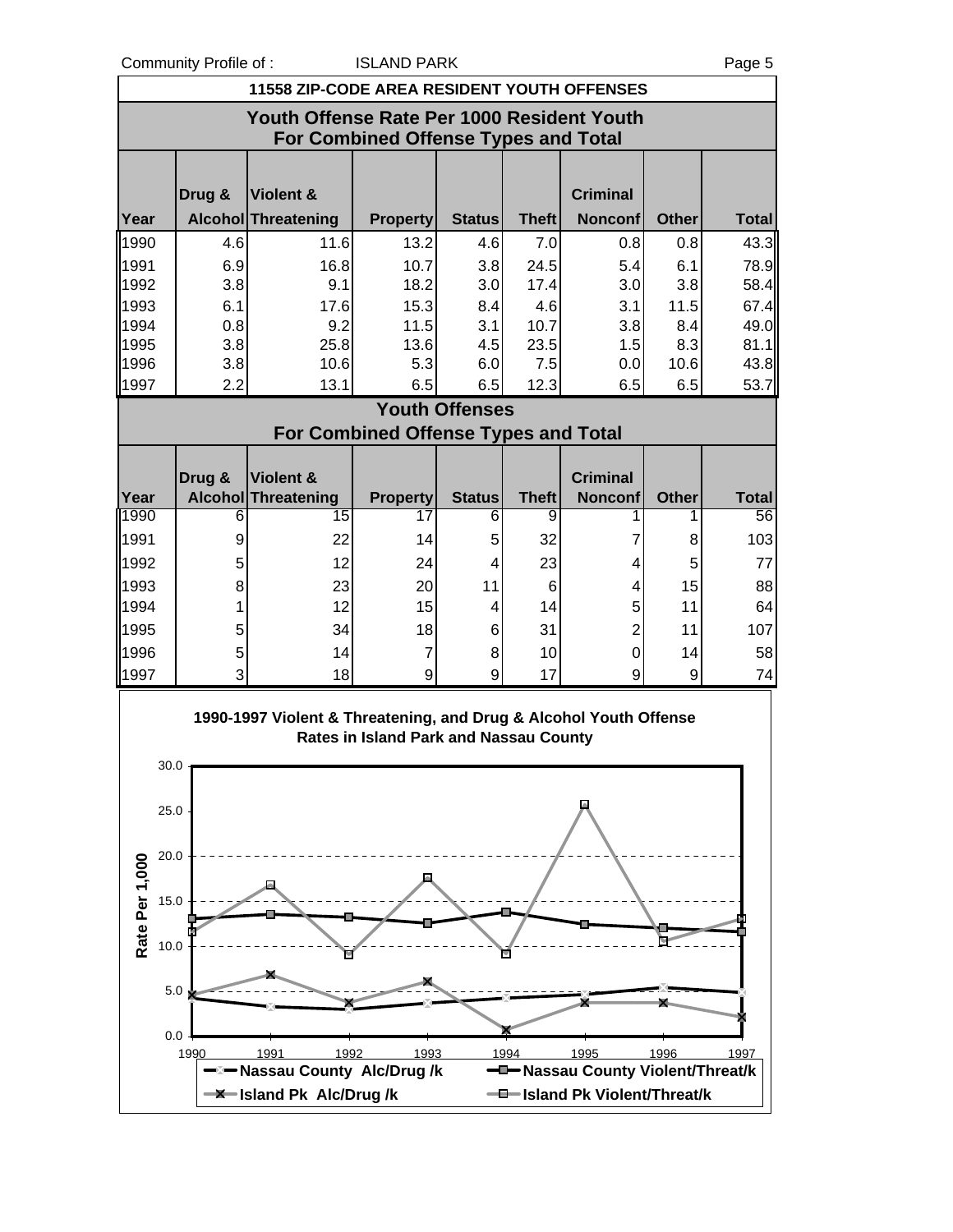

"Other" offenses include Rockville Centre, Point Lookout, Baldwin, Freeport, Lynbrook, Massapequa and Valley Stream. Each community comprises less than 3% of all Island Park resident offenses.



 "Other" communities include Baldwin, Lynbrook, Westbury, Freeport, Bellmore, Massapequa, and Suffolk County. Each community comprises less than 2% of all Island Park offenses.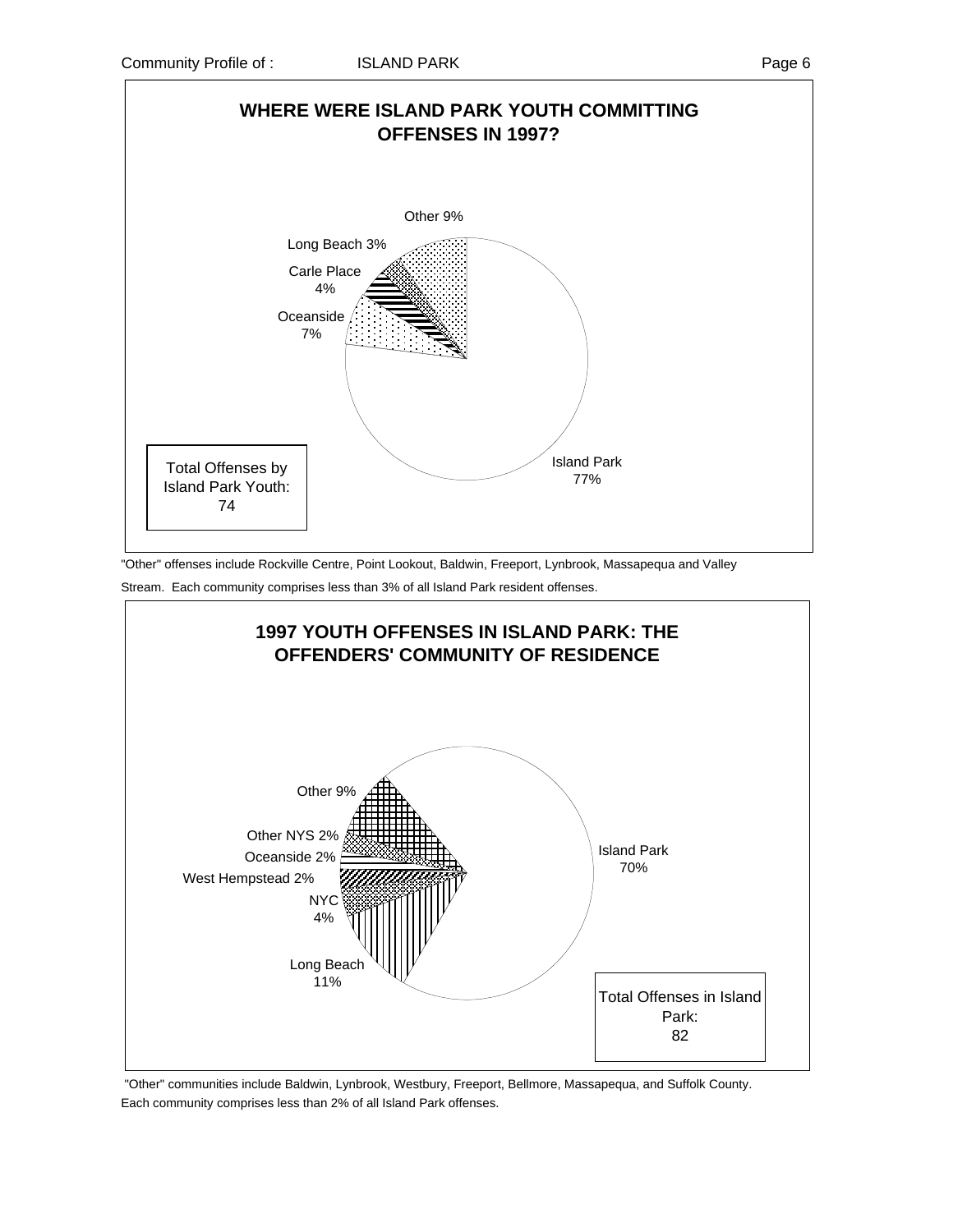| 1991<br>1992<br>1993<br>1994<br>1995<br>1996<br>1997<br>$\overline{0}$<br>$\Omega$<br>$\Omega$<br>$\Omega$<br>1<br>1<br>$\Omega$<br>$\frac{0}{0}$<br>0.0%<br>33.3%<br>9.1%<br>0.0%<br>0.0%<br>0.0%<br>0.0%<br>$\Omega$<br>$\Omega$<br>$\mathbf 1$<br>$\Omega$<br>$\Omega$<br>$\Omega$<br>$0 - 100.0\%$<br>$\frac{0}{0}$<br>25.0%<br>0.0%<br>0.0%<br>0.0%<br>0.0%<br>0.0%<br>0.0%<br>$\overline{13}$<br>$\Omega$<br>$\Omega$<br>$\Omega$<br>$\Omega$<br>$\Omega$<br>1<br>$\Omega$<br>$\%$<br>0.0%<br>0.0%<br>0.0%<br>25.0%<br>0.0%<br>0.0%<br>0.0%<br>14<br>$\overline{2}$<br>$\Omega$<br>$\Omega$<br>$\mathbf{1}$<br>$\overline{2}$<br>$\overline{2}$<br>$\Omega$<br>$\frac{0}{0}$<br>9.1%<br>0.0%<br>0.0%<br>0.0%<br>33.3%<br>25.0%<br>25.0%<br>$\overline{2}$<br>15<br>1<br>$\Omega$<br>5<br>1<br>1<br>$\Omega$<br>$\%$<br>25.0%<br>0.0%<br>18.2%<br>25.0%<br>16.7%<br>0.0%<br>62.5%<br>$\overline{2}$<br>16<br>$\overline{2}$<br>3<br>$\mathbf 1$<br>6<br>0 -100.0%<br>$\overline{1}$<br>$\frac{0}{0}$<br>50.0%<br>66.7%<br>9.1%<br>0.0%<br>25.0%<br>50.0%<br>75.0%<br>$\overline{17}$<br>$\Omega$<br>$\Omega$<br>$\overline{\mathbf{A}}$<br>$\Omega$<br>$\Omega$<br>$\Omega$<br>$\Omega$<br>$\%$<br>0.0%<br>0.0%<br>36.4%<br>0.0%<br>0.0%<br>0.0%<br>0.0%<br>$\mathbf 1$<br>$\mathbf 1$<br>18<br>$\Omega$<br>$\mathbf 0$<br>$\mathbf{0}$<br>$\Omega$<br>$\Omega$<br>%<br>0.0%<br>0.0%<br>9.1%<br>0.0%<br>0.0%<br>0.0%<br>12.5%<br>$\Omega$<br>$\Omega$<br>1<br>$\Omega$<br>$\Omega$<br>1<br>$\Omega$<br>$\frac{0}{0}$<br>0.0%<br>0.0%<br>9.1%<br>25.0%<br>0.0%<br>0.0%<br>0.0%<br>11<br>3<br>8<br>8<br>$\overline{4}$<br>$\overline{4}$<br>6<br>7.9<br>4.3<br>5.8<br>2.9<br>2.1<br>2.8<br>5.8<br><b>Nassau County</b><br>40.5%<br>5.19<br>7.23<br>7.30<br>6.63<br>8.98<br>8.68<br>7.52<br>Rate Per 1,000 |                    |  |  |  |         |
|--------------------------------------------------------------------------------------------------------------------------------------------------------------------------------------------------------------------------------------------------------------------------------------------------------------------------------------------------------------------------------------------------------------------------------------------------------------------------------------------------------------------------------------------------------------------------------------------------------------------------------------------------------------------------------------------------------------------------------------------------------------------------------------------------------------------------------------------------------------------------------------------------------------------------------------------------------------------------------------------------------------------------------------------------------------------------------------------------------------------------------------------------------------------------------------------------------------------------------------------------------------------------------------------------------------------------------------------------------------------------------------------------------------------------------------------------------------------------------------------------------------------------------------------------------------------------------------------------------------------------------------------------------------------------------------------------------------------------------------------------------------------------------------------------------------|--------------------|--|--|--|---------|
|                                                                                                                                                                                                                                                                                                                                                                                                                                                                                                                                                                                                                                                                                                                                                                                                                                                                                                                                                                                                                                                                                                                                                                                                                                                                                                                                                                                                                                                                                                                                                                                                                                                                                                                                                                                                              |                    |  |  |  | 1991-97 |
|                                                                                                                                                                                                                                                                                                                                                                                                                                                                                                                                                                                                                                                                                                                                                                                                                                                                                                                                                                                                                                                                                                                                                                                                                                                                                                                                                                                                                                                                                                                                                                                                                                                                                                                                                                                                              |                    |  |  |  | Percent |
|                                                                                                                                                                                                                                                                                                                                                                                                                                                                                                                                                                                                                                                                                                                                                                                                                                                                                                                                                                                                                                                                                                                                                                                                                                                                                                                                                                                                                                                                                                                                                                                                                                                                                                                                                                                                              | Age                |  |  |  | Change  |
|                                                                                                                                                                                                                                                                                                                                                                                                                                                                                                                                                                                                                                                                                                                                                                                                                                                                                                                                                                                                                                                                                                                                                                                                                                                                                                                                                                                                                                                                                                                                                                                                                                                                                                                                                                                                              | 10 Yr & Less       |  |  |  |         |
|                                                                                                                                                                                                                                                                                                                                                                                                                                                                                                                                                                                                                                                                                                                                                                                                                                                                                                                                                                                                                                                                                                                                                                                                                                                                                                                                                                                                                                                                                                                                                                                                                                                                                                                                                                                                              |                    |  |  |  |         |
|                                                                                                                                                                                                                                                                                                                                                                                                                                                                                                                                                                                                                                                                                                                                                                                                                                                                                                                                                                                                                                                                                                                                                                                                                                                                                                                                                                                                                                                                                                                                                                                                                                                                                                                                                                                                              | 11 to 12           |  |  |  |         |
|                                                                                                                                                                                                                                                                                                                                                                                                                                                                                                                                                                                                                                                                                                                                                                                                                                                                                                                                                                                                                                                                                                                                                                                                                                                                                                                                                                                                                                                                                                                                                                                                                                                                                                                                                                                                              |                    |  |  |  |         |
|                                                                                                                                                                                                                                                                                                                                                                                                                                                                                                                                                                                                                                                                                                                                                                                                                                                                                                                                                                                                                                                                                                                                                                                                                                                                                                                                                                                                                                                                                                                                                                                                                                                                                                                                                                                                              |                    |  |  |  |         |
|                                                                                                                                                                                                                                                                                                                                                                                                                                                                                                                                                                                                                                                                                                                                                                                                                                                                                                                                                                                                                                                                                                                                                                                                                                                                                                                                                                                                                                                                                                                                                                                                                                                                                                                                                                                                              |                    |  |  |  |         |
|                                                                                                                                                                                                                                                                                                                                                                                                                                                                                                                                                                                                                                                                                                                                                                                                                                                                                                                                                                                                                                                                                                                                                                                                                                                                                                                                                                                                                                                                                                                                                                                                                                                                                                                                                                                                              |                    |  |  |  |         |
|                                                                                                                                                                                                                                                                                                                                                                                                                                                                                                                                                                                                                                                                                                                                                                                                                                                                                                                                                                                                                                                                                                                                                                                                                                                                                                                                                                                                                                                                                                                                                                                                                                                                                                                                                                                                              |                    |  |  |  |         |
|                                                                                                                                                                                                                                                                                                                                                                                                                                                                                                                                                                                                                                                                                                                                                                                                                                                                                                                                                                                                                                                                                                                                                                                                                                                                                                                                                                                                                                                                                                                                                                                                                                                                                                                                                                                                              |                    |  |  |  | 400.0%  |
|                                                                                                                                                                                                                                                                                                                                                                                                                                                                                                                                                                                                                                                                                                                                                                                                                                                                                                                                                                                                                                                                                                                                                                                                                                                                                                                                                                                                                                                                                                                                                                                                                                                                                                                                                                                                              |                    |  |  |  |         |
|                                                                                                                                                                                                                                                                                                                                                                                                                                                                                                                                                                                                                                                                                                                                                                                                                                                                                                                                                                                                                                                                                                                                                                                                                                                                                                                                                                                                                                                                                                                                                                                                                                                                                                                                                                                                              |                    |  |  |  |         |
|                                                                                                                                                                                                                                                                                                                                                                                                                                                                                                                                                                                                                                                                                                                                                                                                                                                                                                                                                                                                                                                                                                                                                                                                                                                                                                                                                                                                                                                                                                                                                                                                                                                                                                                                                                                                              |                    |  |  |  |         |
|                                                                                                                                                                                                                                                                                                                                                                                                                                                                                                                                                                                                                                                                                                                                                                                                                                                                                                                                                                                                                                                                                                                                                                                                                                                                                                                                                                                                                                                                                                                                                                                                                                                                                                                                                                                                              |                    |  |  |  |         |
|                                                                                                                                                                                                                                                                                                                                                                                                                                                                                                                                                                                                                                                                                                                                                                                                                                                                                                                                                                                                                                                                                                                                                                                                                                                                                                                                                                                                                                                                                                                                                                                                                                                                                                                                                                                                              |                    |  |  |  |         |
|                                                                                                                                                                                                                                                                                                                                                                                                                                                                                                                                                                                                                                                                                                                                                                                                                                                                                                                                                                                                                                                                                                                                                                                                                                                                                                                                                                                                                                                                                                                                                                                                                                                                                                                                                                                                              |                    |  |  |  |         |
|                                                                                                                                                                                                                                                                                                                                                                                                                                                                                                                                                                                                                                                                                                                                                                                                                                                                                                                                                                                                                                                                                                                                                                                                                                                                                                                                                                                                                                                                                                                                                                                                                                                                                                                                                                                                              |                    |  |  |  |         |
|                                                                                                                                                                                                                                                                                                                                                                                                                                                                                                                                                                                                                                                                                                                                                                                                                                                                                                                                                                                                                                                                                                                                                                                                                                                                                                                                                                                                                                                                                                                                                                                                                                                                                                                                                                                                              | 19 to 20           |  |  |  |         |
|                                                                                                                                                                                                                                                                                                                                                                                                                                                                                                                                                                                                                                                                                                                                                                                                                                                                                                                                                                                                                                                                                                                                                                                                                                                                                                                                                                                                                                                                                                                                                                                                                                                                                                                                                                                                              |                    |  |  |  |         |
|                                                                                                                                                                                                                                                                                                                                                                                                                                                                                                                                                                                                                                                                                                                                                                                                                                                                                                                                                                                                                                                                                                                                                                                                                                                                                                                                                                                                                                                                                                                                                                                                                                                                                                                                                                                                              | <b>Island Park</b> |  |  |  |         |
|                                                                                                                                                                                                                                                                                                                                                                                                                                                                                                                                                                                                                                                                                                                                                                                                                                                                                                                                                                                                                                                                                                                                                                                                                                                                                                                                                                                                                                                                                                                                                                                                                                                                                                                                                                                                              | Total              |  |  |  | 100.0%  |
|                                                                                                                                                                                                                                                                                                                                                                                                                                                                                                                                                                                                                                                                                                                                                                                                                                                                                                                                                                                                                                                                                                                                                                                                                                                                                                                                                                                                                                                                                                                                                                                                                                                                                                                                                                                                              | Rate Per 1,000     |  |  |  | 99.7%   |
|                                                                                                                                                                                                                                                                                                                                                                                                                                                                                                                                                                                                                                                                                                                                                                                                                                                                                                                                                                                                                                                                                                                                                                                                                                                                                                                                                                                                                                                                                                                                                                                                                                                                                                                                                                                                              |                    |  |  |  |         |
|                                                                                                                                                                                                                                                                                                                                                                                                                                                                                                                                                                                                                                                                                                                                                                                                                                                                                                                                                                                                                                                                                                                                                                                                                                                                                                                                                                                                                                                                                                                                                                                                                                                                                                                                                                                                              |                    |  |  |  |         |

### **Resident Island Park Runaway and Homeless Youth by Age Group**

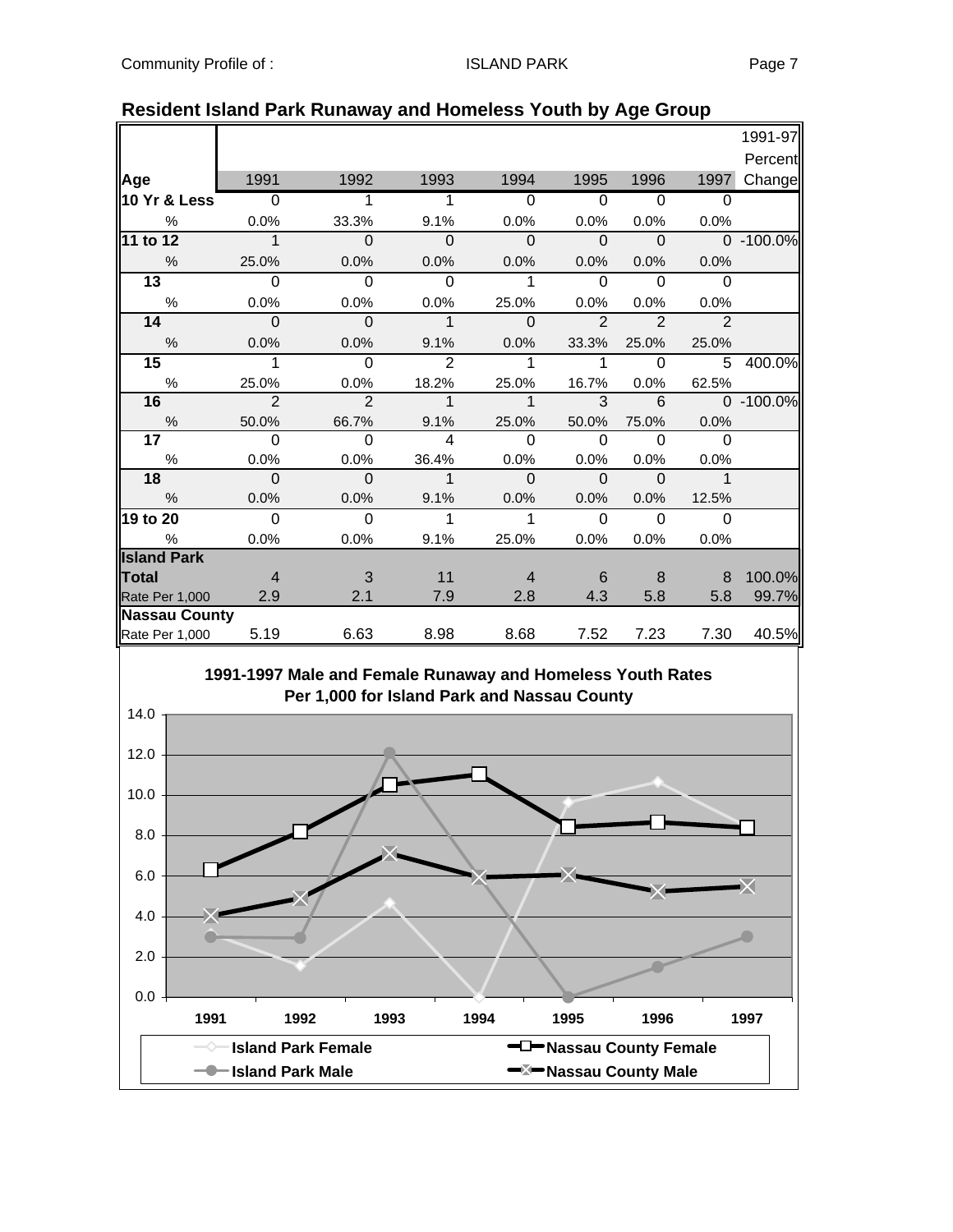Community Profile of : The South of the SLAND PARK Page 8

## **PUBLIC SCHOOL ENROLLMENT IN ISLAND PARK UFSD**

|                  |                      | African                                               |          | Asian             | Native   |          |       |
|------------------|----------------------|-------------------------------------------------------|----------|-------------------|----------|----------|-------|
| Year             | European<br>American | American                                              | Latino   | American American |          | Total    |       |
|                  |                      |                                                       |          |                   |          |          |       |
|                  |                      |                                                       |          |                   |          |          |       |
| 1987             | 723                  | 3                                                     | 38       | 4                 | 0        | 768      |       |
| 1988             | 698                  | 4                                                     | 44       | 7                 |          | 754      |       |
| 1989             | 702                  | 2                                                     | 57       | 13                |          | 775      |       |
| 1990             | 687                  | 1                                                     | 77       | 14                |          | 780      |       |
| 1991             | 691                  | 4                                                     | 87       | 14                | 0        | 796      |       |
| 1992             | 714                  | 2                                                     | 69       | 14                |          | 800      |       |
| 1993             | 715                  | 6                                                     | 86       | 12                | 0        | 819      |       |
| 1994             | 716                  | 8                                                     | 72       | 18                | 2        | 816      |       |
| 1995             | 710                  | 7                                                     | 86       | 11                | 0        | 814      |       |
| 1996             | 707                  | 9                                                     | 94       | 16                | 1        | 827      |       |
| 1997             | 718                  | 8                                                     | 97       | 12                | 2        | 837      |       |
| 1998             | 724                  | 18                                                    | 111      | 21                | 0        | 874      |       |
| 1999             | 696                  | 21                                                    | 111      | 12                | 7        | 847      |       |
|                  |                      | Net Change in School Enrollment Between 1987 and 1999 |          |                   |          |          |       |
|                  |                      | European                                              | African  |                   | Asian    | Native   |       |
|                  | 1987-99              | American                                              | American | Latino            | American | American | Total |
| Change in Number |                      | $-27$                                                 | 18       | 73                | 8        | 7        | 79    |

| Net Change in School Enrollment Between 1993 and 1999 |         |          |          |        |          |               |        |  |  |
|-------------------------------------------------------|---------|----------|----------|--------|----------|---------------|--------|--|--|
|                                                       |         | European | African  |        | Asian    | <b>Native</b> |        |  |  |
|                                                       | 1993-99 | American | American | Latino | American | American      | Totall |  |  |
| Change in Number                                      |         | $-19$    | 15       | 25     |          |               | 28     |  |  |
| Change as Percent                                     |         | $-3%$    | 250%     | 29%    | $0\%$    |               | 3%     |  |  |

Change as Percent -4% 600% 192% 200% 10%



\* The 1993-99 change for African Americans and Native Americans has been excluded from this chart because there were fewer than 10 enrolled in 1993. This policy is meant to avoid distorted percent comparisons among groups.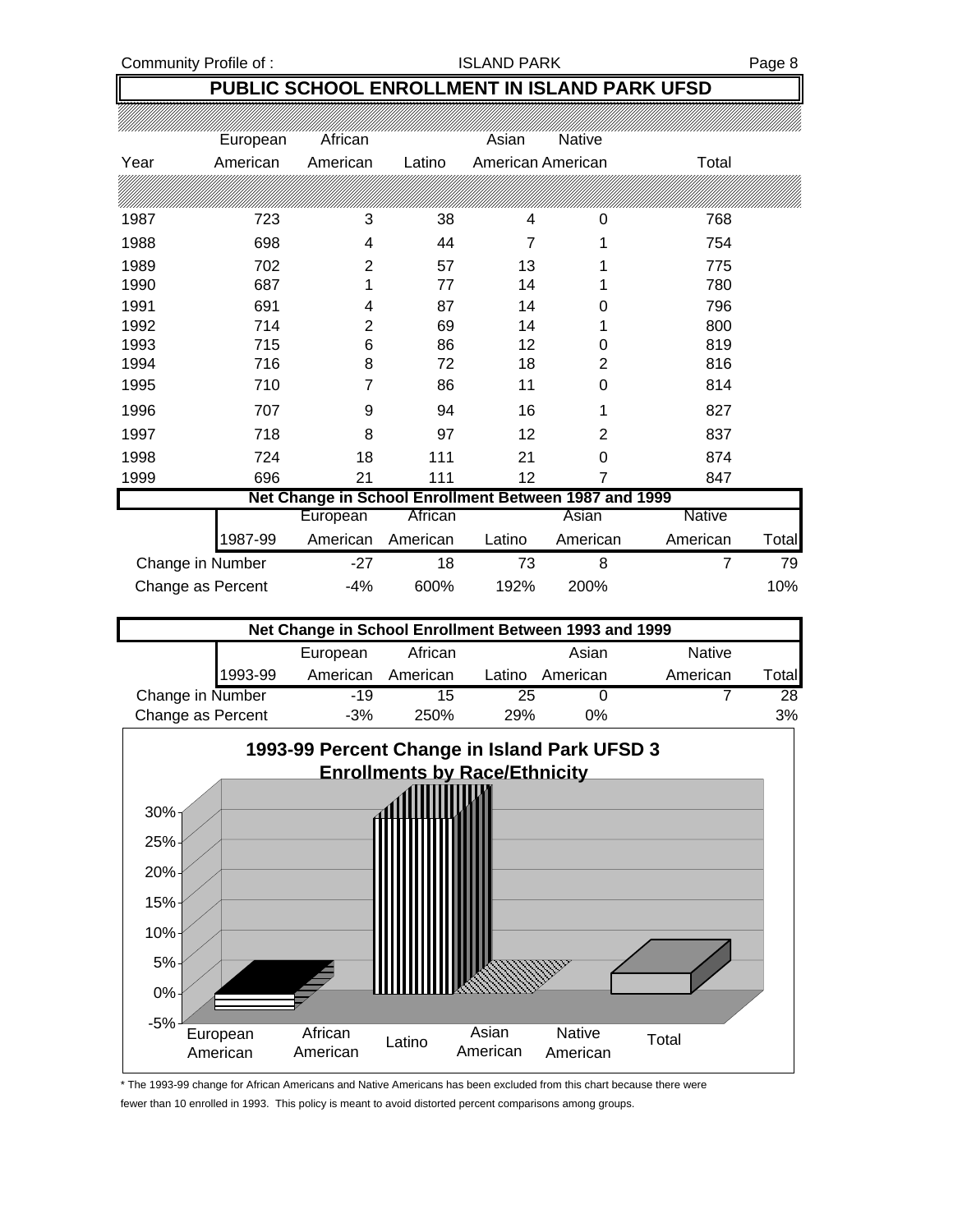Community Profile of : The South of the Second State of SLAND PARK Page 9

## **PUBLIC SCHOOL ENROLLMENT IN WEST HEMPSTEAD UFSD**

|      | European          | African  |          | Asian    | Native                                                |               |       |
|------|-------------------|----------|----------|----------|-------------------------------------------------------|---------------|-------|
| Year | American          | American | Latino   | American | American                                              | Total         |       |
|      |                   |          |          |          |                                                       |               |       |
| 1987 | 2080              | 68       | 53       | 77       | 1                                                     | 2279          |       |
| 1988 | 1961              | 81       | 93       | 100      |                                                       | 2236          |       |
| 1989 | 1928              | 81       | 90       | 87       | 0                                                     | 2186          |       |
| 1990 | 1856              | 77       | 111      | 93       | 0                                                     | 2137          |       |
| 1991 | 1884              | 95       | 121      | 82       | 0                                                     | 2182          |       |
| 1992 | 1833              | 107      | 148      | 92       | 0                                                     | 2180          |       |
| 1993 | 1800              | 92       | 180      | 112      | 0                                                     | 2184          |       |
| 1994 | 1803              | 105      | 188      | 91       | 0                                                     | 2187          |       |
| 1995 | 1848              | 113      | 172      | 84       | 0                                                     | 2217          |       |
| 1996 | 1809              | 124      | 222      | 88       | 0                                                     | 2243          |       |
| 1997 | 1761              | 149      | 230      | 100      | 0                                                     | 2240          |       |
| 1998 | 1691              | 179      | 244      | 120      | $\Omega$                                              | 2234          |       |
| 1999 | 1624              | 223      | 308      | 123      | 0                                                     | 2278          |       |
|      |                   |          |          |          | Net Change in School Enrollment Between 1987 and 1999 |               |       |
|      |                   | European | African  |          | Asian                                                 | <b>Native</b> |       |
|      | 1987-99           | American | American | Latino   | American                                              | American      | Total |
|      | Change in Number  | $-456$   | 155      | 255      | 46                                                    | $-1$          | $-1$  |
|      | Change as Percent | $-22%$   | 228%     | 481%     | 60%                                                   | $-100%$       | 0%    |

| Net Change in School Enrollment Between 1993 and 1999 |         |          |          |        |          |               |       |  |
|-------------------------------------------------------|---------|----------|----------|--------|----------|---------------|-------|--|
|                                                       |         | European | African  |        | Asian    | <b>Native</b> |       |  |
|                                                       | 1993-99 | American | American | Latino | American | American      | Total |  |
| Change in Number                                      |         | $-176$   | 131      | 128    |          |               | 94    |  |
| Change as Percent                                     |         | $-10%$   | 142%     | 71%    | 10%      |               | 4%    |  |

![](_page_8_Figure_6.jpeg)

\* The Native American percent increase is omitted from this chart because enrollment changes that begin or end with 10 or fewer students distort comparisons among the various enthic groups.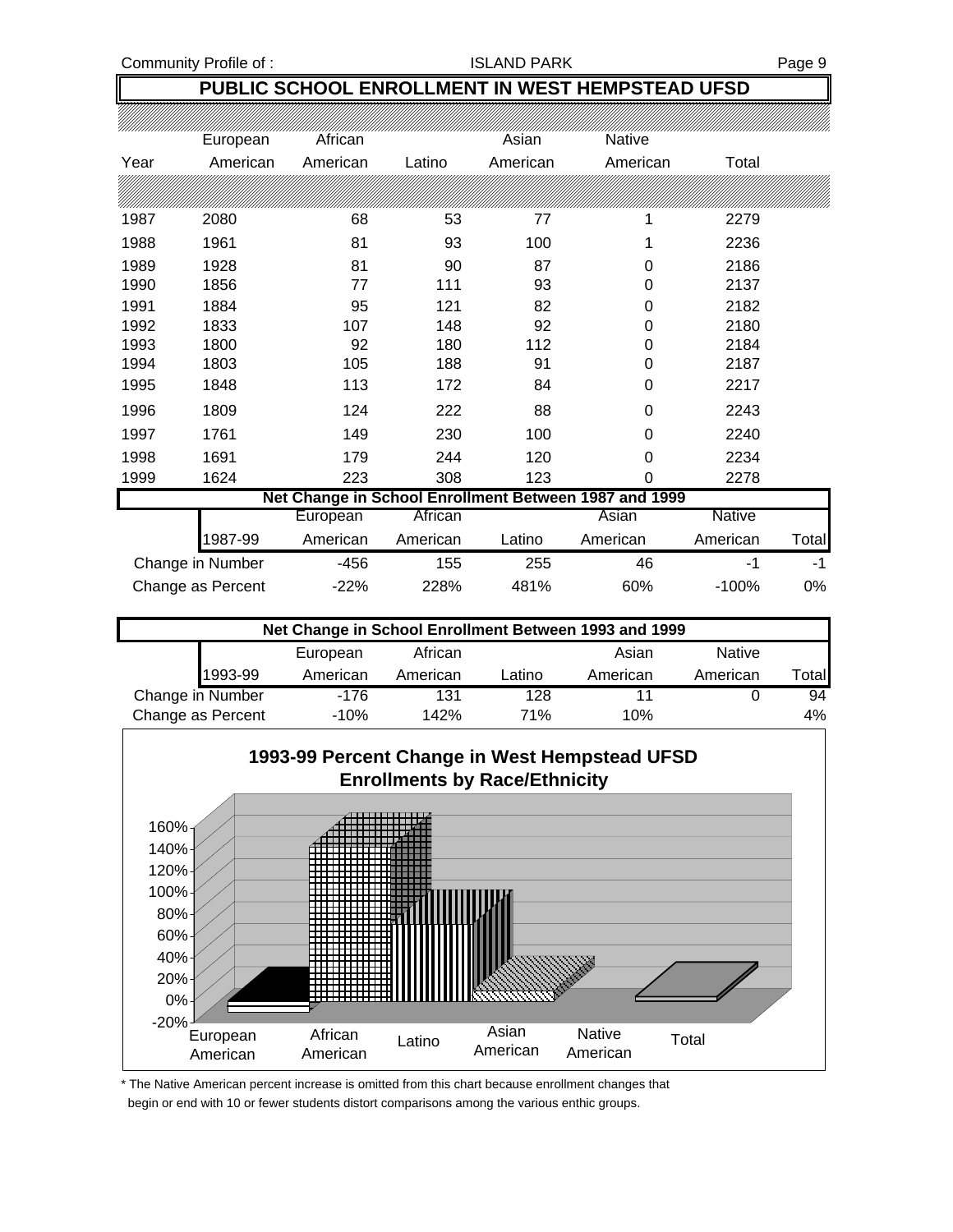### **REPORTED LIMITED ENGLISH PROFICIENT ENGLISH LANGUAGE LEARNERS (LEP/ELLs) IN ISLAND PARK UFSD\***

| Reported Number and Percent of LEP/ELL Students in Island Park UFSD, |               |     |                         |                          |                         |                      |                         |
|----------------------------------------------------------------------|---------------|-----|-------------------------|--------------------------|-------------------------|----------------------|-------------------------|
| <b>Hempstead Town and Nassau County</b>                              |               |     |                         |                          |                         |                      |                         |
|                                                                      |               |     | <b>Island Park UFSD</b> | <b>Town of Hempstead</b> |                         | <b>Nassau County</b> |                         |
| Year                                                                 | <b>Number</b> |     | Percent of              | <b>Number</b>            | <b>Percent of</b>       | <b>Number</b>        | <b>Percent of</b>       |
|                                                                      |               |     | <b>Total Enrollment</b> |                          | <b>Total Enrollment</b> |                      | <b>Total Enrollment</b> |
| 1992                                                                 |               | 14  | 1.8%                    | 3,240                    | 3.2%                    | 6,044                | 3.5%                    |
| 1993                                                                 |               | 17  | 2.1%                    | 3,875                    | 3.7%                    | 6,963                | 4.0%                    |
| 1994                                                                 |               | 14  | 1.7%                    | 4,271                    | 4.1%                    | 7,492                | 4.2%                    |
| 1995                                                                 |               | 11  | 1.4%                    | 4,674                    | 4.3%                    | 7,823                | 4.3%                    |
| 1996                                                                 |               | 11  | 1.3%                    | 4,847                    | $4.4\%$                 | 8,276                | 4.5%                    |
| 1997                                                                 |               | 25  | 3.0%                    | 5,532                    | 4.9%                    | 9,219                | 4.9%                    |
| 1998                                                                 |               | 23  | 2.6%                    | 5,878                    | 5.1%                    | 9,353                | 4.8%                    |
| 1999                                                                 |               | 22  | 2.6%                    | 6,134                    | $5.2\%$                 | 10,077               | 5.1%                    |
| 1999 Total                                                           |               |     |                         |                          |                         |                      |                         |
| <b>IEnrollment</b>                                                   |               | 847 |                         | 117,036                  |                         | 195,804              |                         |
| 1992 - 1999<br>% Change                                              | 57.1%         |     |                         | 89.3%                    |                         | 66.7%                |                         |

\* In the 1998-1999 school year, there were 77 different languages spoken by students enrolled

in Nassau County public schools.

![](_page_9_Figure_7.jpeg)

\*\* The annual number of reported LEP/ELLs enrollment is based upon the number of Limited English Proficient English Language Learners in the local district as reported on the State Education Department/

The University of the State of New York, Commissioners Regulations Part 154 Application.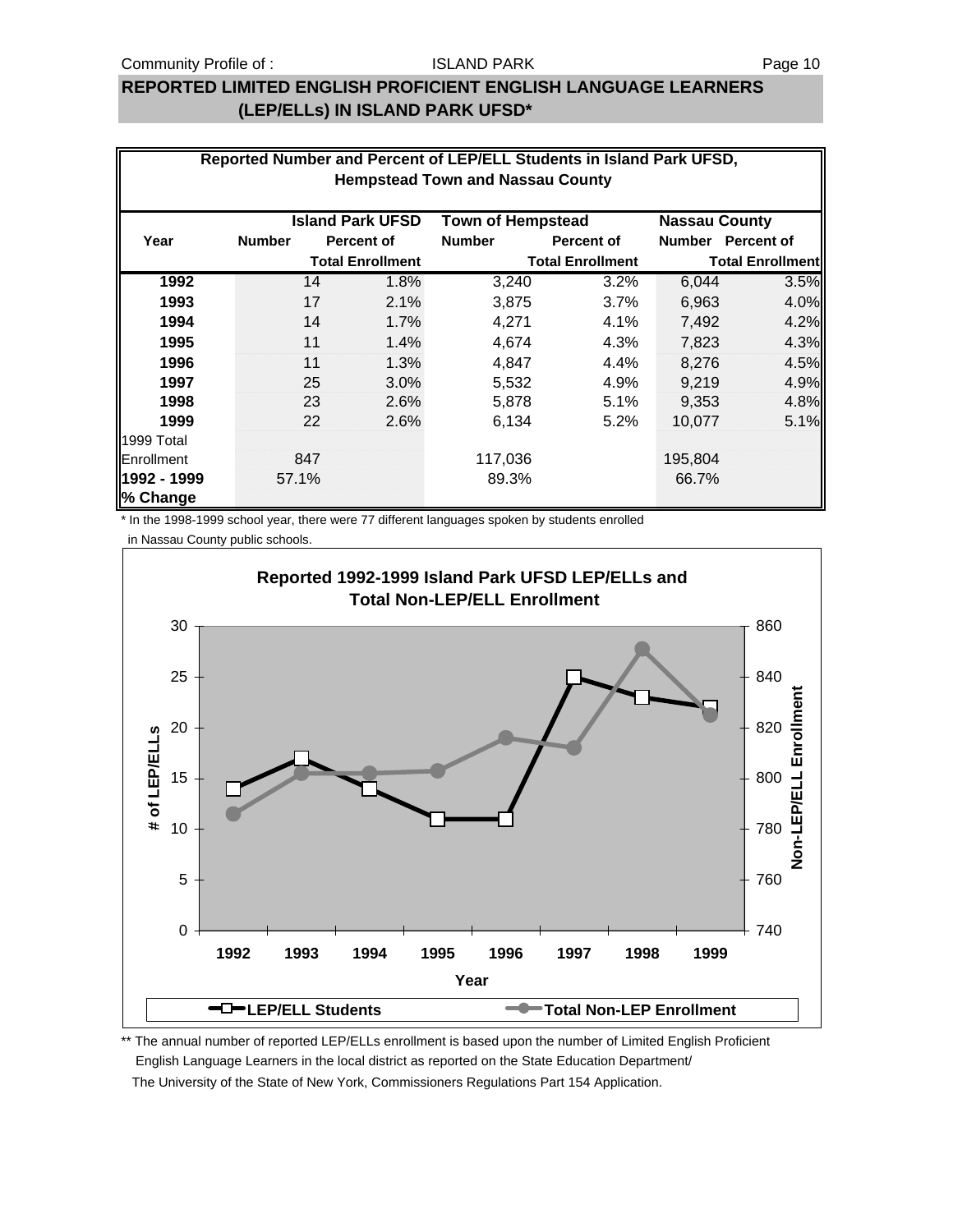## **REPORTED LIMITED ENGLISH PROFICIENT ENGLISH LANGUAGE LEARNERS (LEP/ELLs) IN WEST HEMPSTEAD UFSD\***

| Reported Number and Percent of LEP/ELL Students in West Hempstead UFSD, |               |    |                         |                          |                         |               |                         |  |
|-------------------------------------------------------------------------|---------------|----|-------------------------|--------------------------|-------------------------|---------------|-------------------------|--|
| <b>Hempstead Town and Nassau County</b>                                 |               |    |                         |                          |                         |               |                         |  |
|                                                                         |               |    |                         |                          |                         |               |                         |  |
| <b>West Hempstead UFSD</b>                                              |               |    |                         | <b>Town of Hempstead</b> |                         |               | <b>Nassau County</b>    |  |
| Year                                                                    | <b>Number</b> |    | <b>Percent of</b>       | <b>Number</b>            | Percent of              | <b>Number</b> | <b>Percent of</b>       |  |
|                                                                         |               |    | <b>Total Enrollment</b> |                          | <b>Total Enrollment</b> |               | <b>Total Enrollment</b> |  |
| 1992                                                                    |               | 38 | 1.7%                    | 3,240                    | 3.2%                    | 6,044         | 3.5%                    |  |
| 1993                                                                    |               | 55 | 2.5%                    | 3,875                    | 3.7%                    | 6,963         | 4.0%                    |  |
| 1994                                                                    |               | 57 | 2.6%                    | 4,271                    | 4.1%                    | 7,492         | 4.2%                    |  |
| 1995                                                                    |               | 60 | 2.7%                    | 4,674                    | 4.3%                    | 7,823         | 4.3%                    |  |
| 1996                                                                    |               | 73 | 3.3%                    | 4,847                    | 4.4%                    | 8,276         | 4.5%                    |  |
| 1997                                                                    |               | 73 | 3.3%                    | 5,532                    | 4.9%                    | 9,219         | 4.9%                    |  |
| 1998                                                                    |               | 73 | 3.3%                    | 5,878                    | 5.1%                    | 9,353         | 4.8%                    |  |
| 1999                                                                    |               | 73 | 3.2%                    | 6,134                    | 5.2%                    | 10,077        | 5.1%                    |  |
| 1999 Total                                                              |               |    |                         |                          |                         |               |                         |  |
| Enrollment                                                              | 2,278         |    |                         | 117,036                  |                         | 195,804       |                         |  |
| 1992 - 1999                                                             | 92.1%         |    |                         | 89.3%                    |                         | 66.7%         |                         |  |
| % Change                                                                |               |    |                         |                          |                         |               |                         |  |

\* In the 1998-1999 school year, there were 77 different languages spoken by students enrolled

in Nassau County public schools.

![](_page_10_Figure_7.jpeg)

\*\* The annual number of reported LEP/ELLs enrollment is based upon the number of Limited English Proficient English Language Learners in the local district as reported on the State Education Department/ The University of the State of New York, Commissioners Regulations Part 154 Application.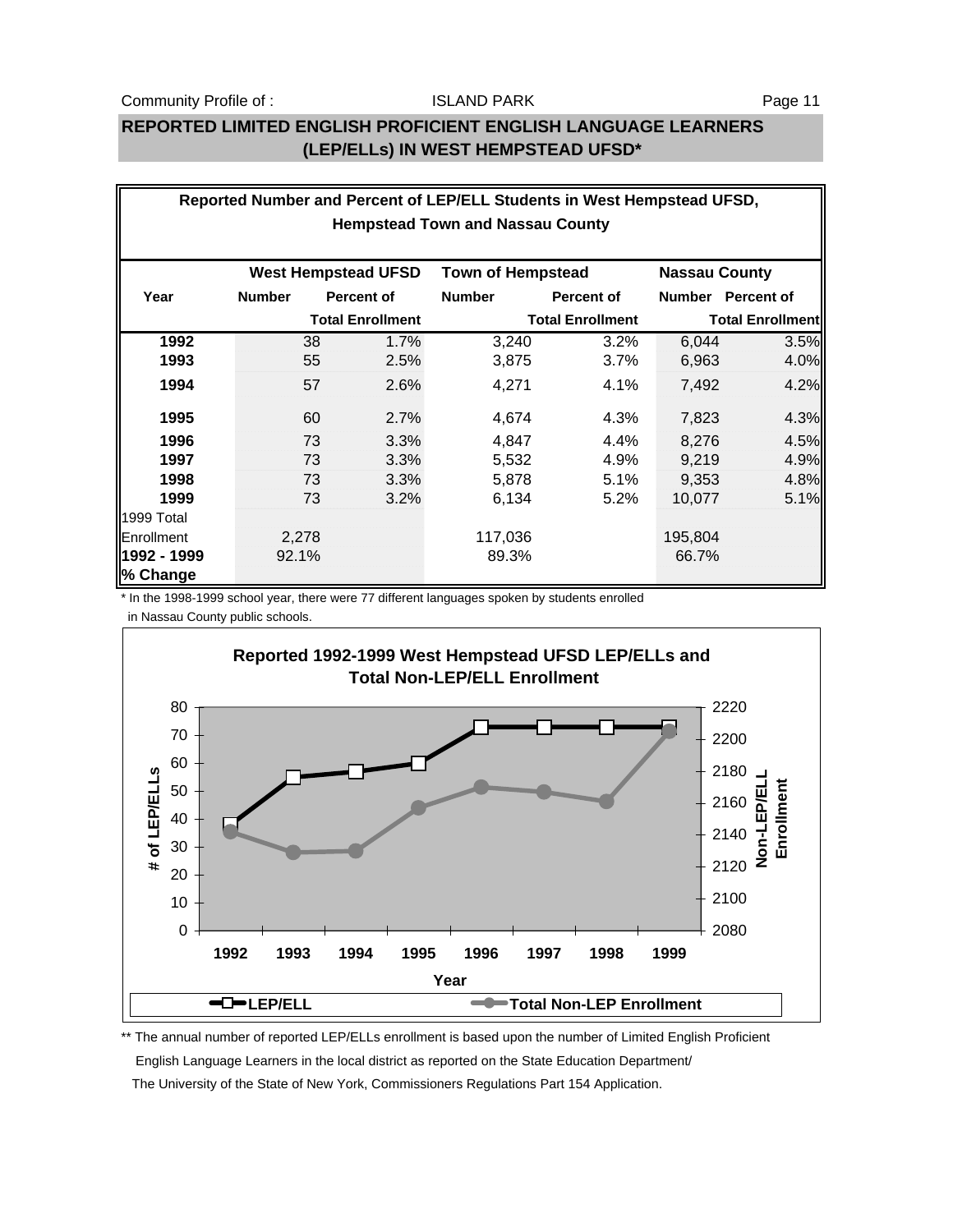Community Profile of : ISLAND PARK Page 12

| Dropout Percents in West Hempstead UFSD, Hempstead Town, & Nassau County |            |            |          |          |                                                       |          |  |
|--------------------------------------------------------------------------|------------|------------|----------|----------|-------------------------------------------------------|----------|--|
|                                                                          |            |            |          |          |                                                       |          |  |
|                                                                          |            |            |          |          | DROPOUT NUMBERS & PERCENTS OF HIGH SCHOOL ENROLLMENT* |          |  |
| Year                                                                     | District-# | District-% | Town-#** | Town-%** | County-#                                              | County-% |  |
|                                                                          |            |            |          |          |                                                       |          |  |
| 1987                                                                     | 31         | 2.8        | 898      | 2.4      | 1284                                                  | 2.0      |  |
| 1988                                                                     | 14         | 1.3        | 759      | 2.2      | 1177                                                  | 2.0      |  |
| 1989                                                                     | 13         | 1.3        | 654      | 2.0      | 932                                                   | 1.7      |  |
| 1990                                                                     | 5          | 0.5        | 546      | 1.8      | 759                                                   | 1.4      |  |
| 1991                                                                     | 4          | 0.4        | 432      | 1.4      | 613                                                   | 1.2      |  |
| 1992                                                                     | 3          | 0.3        | 483      | 1.6      | 654                                                   | 1.2      |  |
| 1993                                                                     | 3          | 0.4        | 484      | 1.6      | 630                                                   | 1.2      |  |
| 1994                                                                     | 6          | 0.7        | 533      | 1.7      | 724                                                   | 1.4      |  |
| 1995                                                                     | 10         | 1.1        | 395      | 1.3      | 531                                                   | 1.0      |  |
| 1996                                                                     | 6          | 0.7        | 337      | 1.1      | 477                                                   | 0.9      |  |
| 1997                                                                     | 10         | 1.1        | 358      | 1.1      | 479                                                   | 0.9      |  |
| 1998                                                                     | 8          | 0.9        | 330      | 1.0      | 489                                                   | 0.9      |  |

**1987-98 HIGH SCHOOL DROPOUT PERCENTS IN WEST HEMPSTEAD UFSD, TOWN OF HEMPSTEAD, AND NASSAU COUNTY** 3.0 5 2.5 2.0 Ù. 1.5 binneyinnan 1.0 0.5 0.0 <sup>1987</sup> <sup>1988</sup> <sup>1989</sup> <sup>1990</sup> <sup>1991</sup> <sup>1992</sup> <sup>1993</sup> <sup>1994</sup> <sup>1995</sup> <sup>1996</sup> <sup>1997</sup> <sup>1998</sup> □West Hempstead UFSD **I**Hempstead Town **INassau County** 

\*Dropout Rate = Dropouts divided by 9-12 grade enrollment including ungraded secondary enrollment. A dropout is defined as any pupil who left school prior to graduation & did not enter another school or program leading to a GED.

\*\*Town data based on a weighted average of communities which are fully or partially located within town boundaries.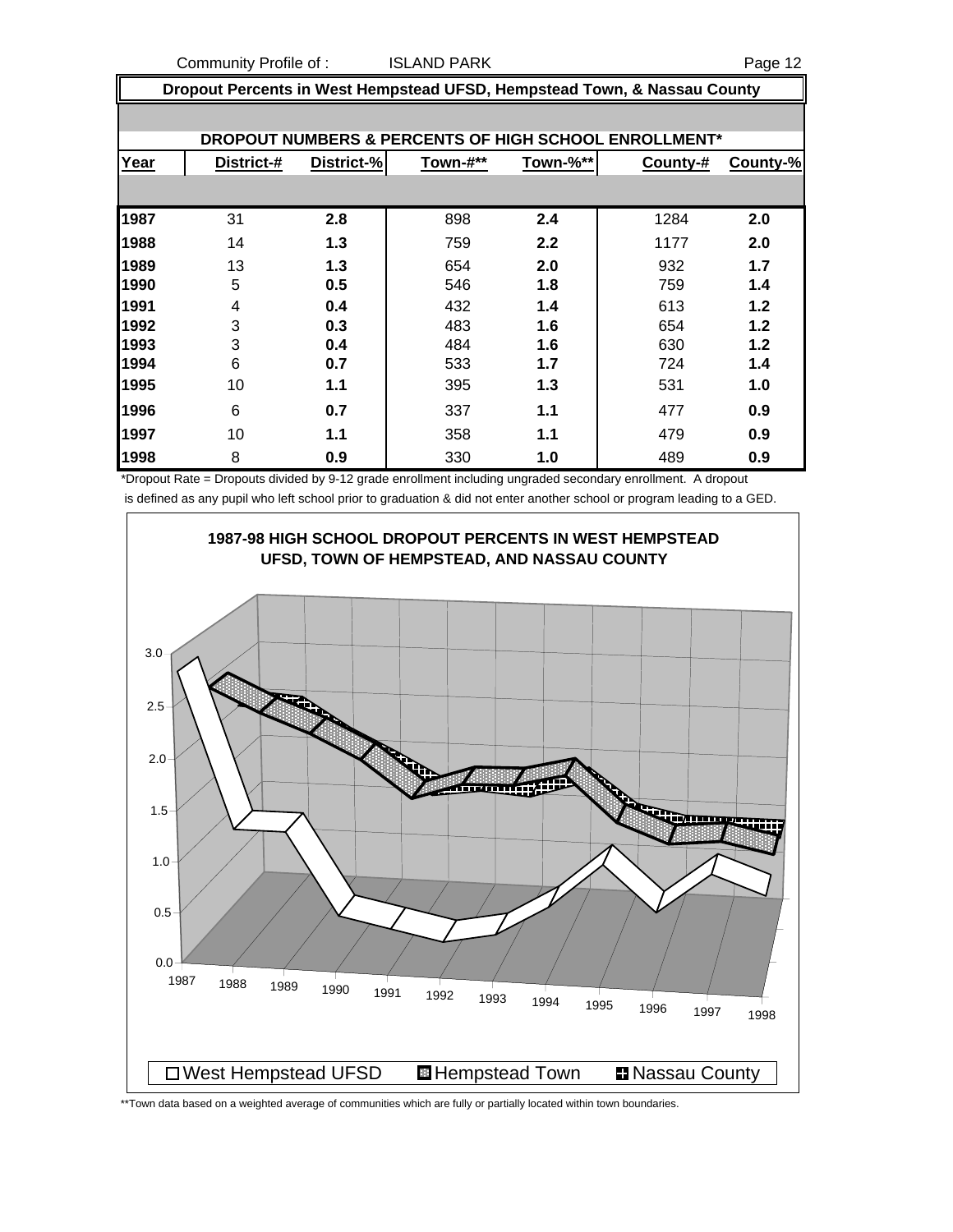| Nassau County and New York State* |                    |           |               |                      |                       |  |  |  |
|-----------------------------------|--------------------|-----------|---------------|----------------------|-----------------------|--|--|--|
|                                   | <b>Island Park</b> |           |               | <b>Nassau County</b> | <b>New York State</b> |  |  |  |
|                                   |                    | Fertility |               | Fertility            | Fertility             |  |  |  |
| Year                              | Births**           | Rate      | <b>Births</b> | Rate                 | <b>Births</b><br>Rate |  |  |  |
| 1982                              | 116                | 48.6      | 14,342        | 49.0                 | 246,889<br>59.6       |  |  |  |
| 1983                              | 122                | 51.7      | 14,541        | 49.8                 | 59.6<br>248,222       |  |  |  |
| 1984                              | 121                | 52.1      | 14,758        | 50.6                 | 250,436<br>59.9       |  |  |  |
| 1985                              | 121                | 52.9      | 15,247        | 52.3                 | 258,826<br>61.6       |  |  |  |
| 1986                              | 113                | 50.4      | 15,567        | 53.5                 | 263,045<br>62.3       |  |  |  |
| 1987                              | 114                | 51.7      | 16,504        | 56.8                 | 271,355<br>64.0       |  |  |  |
| 1988                              | 119                | 54.9      | 17,072        | 58.8                 | 65.8<br>279,976       |  |  |  |
| 1989                              | 129                | 60.6      | 17,700        | 61.1                 | 290,528<br>67.9       |  |  |  |
| 1990                              | 129                | 61.7      | 18,180        | 62.8                 | 69.3<br>297,468       |  |  |  |
| 1991                              | 127                | 62.4      | 17,864        | 62.2                 | 68.1<br>292,523       |  |  |  |
| 1992                              | 127                | 62.9      | 18,065        | 63.3                 | 287,531<br>67.2       |  |  |  |
| 1993                              | 113                | 56.5      | 17,931        | 63.2                 | 282,377<br>66.3       |  |  |  |
| 1994                              | 111                | 56.5      | 17,903        | 64.6                 | 65.6<br>277,945       |  |  |  |
| 1995                              | 105                | 54.0      | 18,084        | 66.0                 | 64.3<br>271,042       |  |  |  |
| 1996                              | 108                | 56.7      | 17,722        | 63.8                 | 63.0<br>263,611       |  |  |  |
| 1997                              | 105                | 56.3      | 17,100        | 62.0                 | 61.8<br>256,976       |  |  |  |

1982-97 Total Births and Fertility Rates For Island Park 11558,

# **1982 - 1997 Island Park Total Births** 140 120 100 Number of Births **Number of Births**80 60 40 20 0 1982 1983 1984 1985 1986 1987 1988 1989 1990 1991 1992 1993 1994 1995 1996 1997 **Year**

\* Fertility rate based on live births per 1,000 female population 15-44. Data for 1990-97 reflect zip code

boundaries. Data for prior years reflect the local zip-code community based upon census tracts data.

\*\* The number of births to mothers in the Island Park area is a three year "running" average for all years. Source: Nassau County & New York State Departments of Health.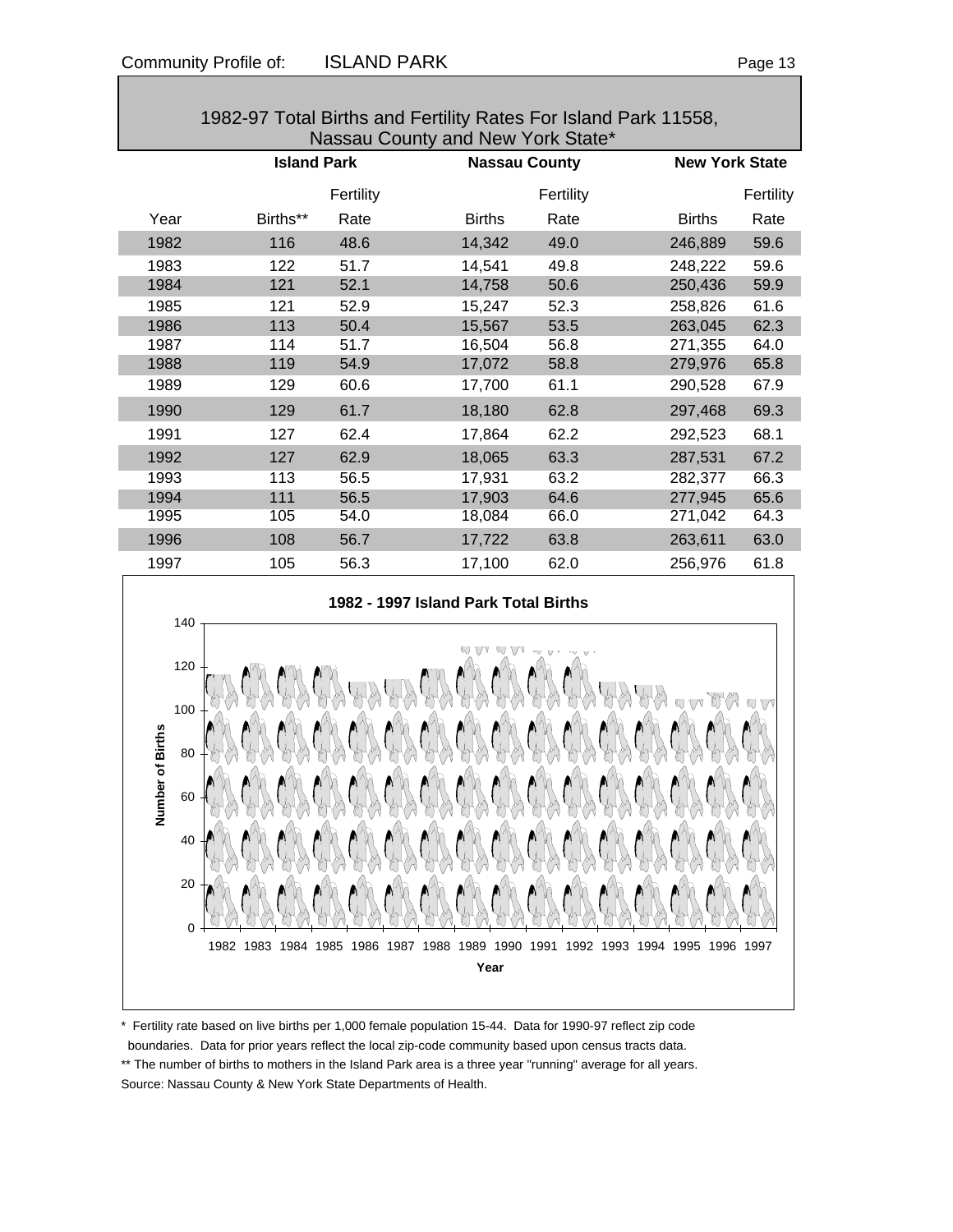| 1984-97 Births To Teen Mothers and Fertility Rates         |                |                    |               |                      |               |                       |  |  |
|------------------------------------------------------------|----------------|--------------------|---------------|----------------------|---------------|-----------------------|--|--|
| For Island Park 11557*, Nassau County and New York State** |                |                    |               |                      |               |                       |  |  |
|                                                            |                |                    |               |                      |               |                       |  |  |
|                                                            |                | <b>Island Park</b> |               | <b>Nassau County</b> |               | <b>New York State</b> |  |  |
|                                                            | Teen           | Fertility          | Teen          | Fertility            | Teen          | Fertility             |  |  |
| Year                                                       | <b>Births</b>  | Rate               | <b>Births</b> | Rate                 | <b>Births</b> | Rate                  |  |  |
| 1984                                                       | 5              | 14.4               | 668           | 12.2                 | 25,658        | 35.7                  |  |  |
| 1985                                                       | 5              | 14.6               | 711           | 13.4                 | 25,470        | 36.4                  |  |  |
| 1986                                                       | $\overline{4}$ | 12.7               | 685           | 13.4                 | 25,134        | 37.0                  |  |  |
| 1987                                                       | 4              | 12.9               | 677           | 13.8                 | 25,080        | 38.0                  |  |  |
| 1988                                                       | 3              | 11.0               | 663           | 14.1                 | 25,861        | 40.3                  |  |  |
| 1989                                                       | 3              | 10.0               | 679           | 15.0                 | 26,593        | 42.7                  |  |  |
| 1990                                                       | 3              | 10.2               | 674           | 15.6                 | 26,553        | 44.0                  |  |  |
| 1991                                                       | 3              | 10.3               | 672           | 16.0                 | 26,216        | 44.1                  |  |  |
| 1992                                                       | 3              | 12.5               | 629           | 15.1                 | 25,330        | 43.4                  |  |  |
| 1993                                                       | 3              | 13.1               | 700           | 18.4                 | 25,515        | 44.3                  |  |  |
| 1994                                                       | $\overline{2}$ | 12.5               | 682           | 18.2                 | 25,852        | 45.3                  |  |  |
| 1995                                                       | 1              | 7.4                | 668           | 18.0                 | 24,805        | 43.6                  |  |  |
| 1996                                                       | $\overline{2}$ | 7.5                | 637           | 15.8                 | 23,864        | 41.8                  |  |  |
| 1997                                                       | $\overline{2}$ | 8.2                | 561           | 13.9                 | 22,185        | 38.5                  |  |  |

![](_page_13_Figure_3.jpeg)

![](_page_13_Figure_4.jpeg)

\* The number of birth to teen mothers in the Island Park area is a three year "running" average for all years.

\*\* Fertility rate based on live births per 1,000 female population 15-19. Data for 1990-97 reflect zip code boundaries. Data for prior years reflect the local community as comprised by census tracts.